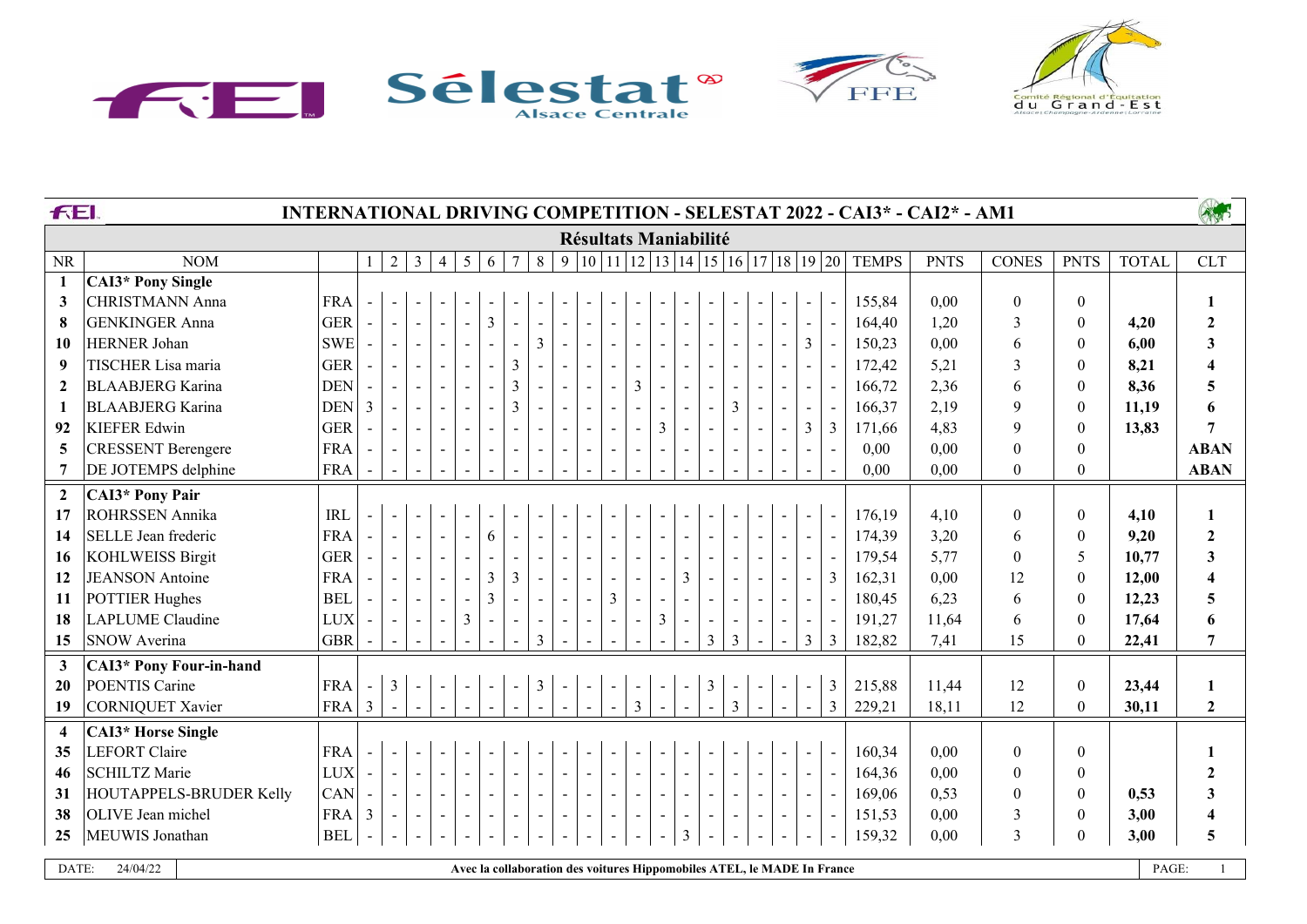

| FEI.<br>INTERNATIONAL DRIVING COMPETITION - SELESTAT 2022 - CAI3* - CAI2* - AM1<br><b>Résultats Maniabilité</b> |                          |            |                |                |                          |                |                |                          |                |                      |              |                |                | ASP            |                                        |                          |                                         |                |                          |                          |                          |                                                      |              |             |              |                  |              |                         |
|-----------------------------------------------------------------------------------------------------------------|--------------------------|------------|----------------|----------------|--------------------------|----------------|----------------|--------------------------|----------------|----------------------|--------------|----------------|----------------|----------------|----------------------------------------|--------------------------|-----------------------------------------|----------------|--------------------------|--------------------------|--------------------------|------------------------------------------------------|--------------|-------------|--------------|------------------|--------------|-------------------------|
|                                                                                                                 |                          |            |                |                |                          |                |                |                          |                |                      |              |                |                |                |                                        |                          |                                         |                |                          |                          |                          |                                                      |              |             |              |                  |              |                         |
| <b>NR</b>                                                                                                       | <b>NOM</b>               |            |                | $\overline{2}$ | 3                        | 4              | 5              | 6                        | 7              | 8                    | 9            |                |                |                |                                        |                          |                                         |                |                          |                          |                          | 10   11   12   13   14   15   16   17   18   19   20 | <b>TEMPS</b> | <b>PNTS</b> | <b>CONES</b> | <b>PNTS</b>      | <b>TOTAL</b> | <b>CLT</b>              |
| 44                                                                                                              | <b>UNZEITIG Anne</b>     | <b>GER</b> |                | $\mathcal{L}$  | $\sim$                   | $\overline{3}$ |                |                          |                | $\overline{a}$       |              |                |                |                |                                        |                          |                                         | $\mathbf{r}$   | $\overline{\phantom{a}}$ | $\blacksquare$           | $\mathbb{L}$             |                                                      | 164,61       | 0,00        | 3            | $\mathbf{0}$     | 3,00         | 6                       |
| 34                                                                                                              | <b>GARCIA</b> Didier     | <b>FRA</b> | $\sim$         | $\blacksquare$ | $\sim$                   | $\sim$         | 3              | $\sim$                   | $\overline{a}$ | $\mathbf{r}$         |              |                |                |                |                                        |                          |                                         | $\sim$         | $\sim$                   | $\sim$                   | $\sim$                   |                                                      | 172,63       | 2,32        | 3            | $\mathbf{0}$     | 5,32         | $\overline{7}$          |
| 21                                                                                                              | <b>BÖSCH</b> Alexander   | <b>AUT</b> |                | $\blacksquare$ | 3                        | $\blacksquare$ |                |                          |                |                      |              |                |                |                |                                        |                          |                                         |                |                          |                          | $\blacksquare$           | 3                                                    | 155,84       | 0,00        | 6            | $\theta$         | 6,00         | 8                       |
| 33                                                                                                              | <b>DESCHAMPS Clement</b> | <b>FRA</b> |                | $\sim$         |                          |                |                |                          |                |                      |              |                |                |                | 3                                      |                          |                                         |                |                          |                          | $\blacksquare$           | 3                                                    | 157,44       | 0,00        | 6            | $\Omega$         | 6,00         | 9                       |
| 86                                                                                                              | GÄNSHIRT Fabian          | <b>GER</b> |                | $\sim$         | $\blacksquare$           | $\sim$         |                |                          |                |                      |              |                |                |                |                                        |                          | 3                                       | $\sim$         | 3                        | $\sim$                   | $\sim$                   |                                                      | 164,03       | 0,00        | 6            | $\theta$         | 6,00         | 10                      |
| 45                                                                                                              | <b>SCHILTZ Franz</b>     | <b>LUX</b> |                | $\sim$         | $\sim$                   | $\overline{3}$ |                | $\mathbf{r}$             | $\overline{3}$ |                      |              |                |                |                | $\overline{3}$                         |                          |                                         | $\sim$         | $\sim$                   | $\sim$                   | $\blacksquare$           |                                                      | 161,04       | 0,00        | 9            | $\Omega$         | 9,00         | 11                      |
| 37                                                                                                              | <b>MEYSON</b> Stephane   | <b>FRA</b> |                | $\sim$         | $\sim$                   |                |                |                          |                | $\blacksquare$       |              |                |                | 3              | $\overline{\phantom{a}}$               | 3                        | 3                                       |                | $\overline{\phantom{a}}$ | $\sim$                   | $\blacksquare$           |                                                      | 168,59       | 0,30        | 9            | $\theta$         | 9,30         | 12                      |
| 32                                                                                                              | <b>AILLAUD</b> Magalie   | <b>FRA</b> | $\sim$         | $\blacksquare$ | $\overline{\phantom{a}}$ | $\blacksquare$ | 3              |                          | $\blacksquare$ |                      |              |                |                |                | 3                                      |                          |                                         |                |                          |                          | $\blacksquare$           |                                                      | 176,94       | 4,47        | 6            | $\theta$         | 10,47        | 13                      |
| 36                                                                                                              | <b>LEFORT</b> Claire     | <b>FRA</b> |                | $\sim$         | $\blacksquare$           | $\sim$         | $\overline{3}$ | $\sim$                   | $\overline{3}$ | $\mathfrak{Z}$       | $\sim$       | $\sim$         |                |                |                                        |                          |                                         | $\sim$         | 3                        | $\overline{\phantom{a}}$ | $\sim$                   |                                                      | 165,30       | 0,00        | 12           | $\theta$         | 12,00        | 14                      |
| 23                                                                                                              | <b>CLAEYS</b> Pieter     | <b>BEL</b> |                | $\sim$         | $\blacksquare$           | $\sim$         |                | $\overline{3}$           |                | $\sim$               |              |                |                |                |                                        |                          |                                         | $\overline{3}$ | $\blacksquare$           | 3                        | $\sim$                   | 3                                                    | 166,45       | 0,00        | 12           | $\Omega$         | 12,00        | 15                      |
| 28                                                                                                              | <b>RENIER Sylvie</b>     | <b>BEL</b> |                | $\blacksquare$ | $\blacksquare$           | $\blacksquare$ |                |                          | 3              | $\overline{3}$       |              |                |                |                |                                        |                          |                                         |                | $\blacksquare$           |                          | $\blacksquare$           |                                                      | 183,33       | 7,67        | 6            | $\theta$         | 13,67        | 16                      |
| 39                                                                                                              | <b>VERNAY Benoit</b>     | <b>FRA</b> |                | $\blacksquare$ | 3                        | $\blacksquare$ |                | $\blacksquare$           | $\overline{3}$ |                      |              |                |                |                |                                        |                          | 3                                       |                |                          |                          | $\blacksquare$           | $\mathfrak{Z}$                                       | 173,47       | 2,74        | 12           | $\Omega$         | 14,74        | 17                      |
| 22                                                                                                              | <b>BÖSCH</b> Alexander   | <b>AUT</b> | 3              | $\blacksquare$ | $\sim$                   | $\mathfrak{Z}$ | $\overline{3}$ | $\blacksquare$           | $\overline{3}$ | $\mathbf{r}$         |              |                | 3              |                |                                        |                          |                                         |                |                          | $\sim$                   | $\blacksquare$           |                                                      | 166,70       | 0,00        | 15           | $\mathbf{0}$     | 15,00        | 18                      |
| 41                                                                                                              | <b>MCGILL Lucy</b>       | <b>GBR</b> |                | $\blacksquare$ | $\overline{3}$           | $\overline{3}$ | $\overline{3}$ | $\overline{\phantom{a}}$ | $\overline{3}$ |                      |              |                |                |                |                                        |                          |                                         |                |                          |                          | $\blacksquare$           | 3                                                    | 167,10       | 0,00        | 15           | $\Omega$         | 15,00        | 19                      |
| 26                                                                                                              | PHILIPPOT Laure          | <b>BEL</b> |                | $\blacksquare$ |                          | $\overline{a}$ | $\overline{3}$ |                          | $\overline{3}$ | $\mathfrak{Z}$       |              |                |                |                |                                        |                          |                                         |                |                          |                          | 3                        |                                                      | 174,28       | 3,14        | 12           | $\theta$         | 15,14        | 20                      |
| 24                                                                                                              | <b>LEJEUNE</b> Etienne   | <b>BEL</b> | 3              | $\blacksquare$ | $\blacksquare$           | $\sim$         |                | $\overline{3}$           |                | $\overline{3}$       |              |                |                |                | 3                                      |                          |                                         | $\overline{3}$ |                          |                          | $\sim$                   |                                                      | 168,50       | 0,25        | 15           | $\theta$         | 15,25        | 21                      |
| 27                                                                                                              | PHILIPPOT Laure          | <b>BEL</b> |                | $\sim$         |                          |                |                |                          | $\overline{3}$ |                      |              |                |                |                |                                        |                          |                                         |                |                          | 3                        | $\sim$                   | $\overline{3}$                                       | 184,94       | 8,47        | 9            | $\Omega$         | 17,47        | 22                      |
| 47                                                                                                              | THIBAUT-MCCAW Maureen    | <b>LUX</b> |                | $\mathfrak{Z}$ | $\blacksquare$           | $\mathfrak{Z}$ |                |                          | $\overline{3}$ |                      |              |                |                |                |                                        |                          |                                         | $\overline{3}$ |                          |                          |                          | $\mathfrak{Z}$                                       | 190,50       | 11,25       | 15           | $\mathbf{0}$     | 26,25        | 23                      |
| 5                                                                                                               | CAI3* Horse Pair         |            |                |                |                          |                |                |                          |                |                      |              |                |                |                |                                        |                          |                                         |                |                          |                          |                          |                                                      |              |             |              |                  |              |                         |
| 49                                                                                                              | <b>BÖSCH</b> Stefan      | <b>AUT</b> | $\blacksquare$ |                |                          |                |                |                          |                |                      |              |                |                |                | $\mathfrak{Z}$                         |                          |                                         |                |                          |                          | $\blacksquare$           | $\mathfrak{Z}$                                       | 177,79       | 0,00        | 6            | $\theta$         | 6,00         | $\mathbf{1}$            |
| 52                                                                                                              | <b>VOGEL Francois</b>    | <b>FRA</b> | $\sim$         | $\blacksquare$ |                          |                |                | $\overline{3}$           |                |                      |              |                |                |                | $\overline{3}$                         |                          |                                         |                | $\overline{3}$           |                          | $\sim$                   |                                                      | 183,25       | 0,00        | 9            | $\theta$         | 9,00         | $\mathbf{2}$            |
| 53                                                                                                              | <b>MALGET</b> Claude     | <b>LUX</b> |                | $\blacksquare$ |                          |                |                | $\overline{3}$           |                | $\overline{3}$       |              |                |                |                |                                        |                          |                                         | $\overline{3}$ | $\sim$                   | $\blacksquare$           | $\mathbb{Z}^2$           |                                                      | 186,02       | 0,51        | 9            | $\Omega$         | 9,51         | 3                       |
| 51                                                                                                              | <b>KENCK Patricia</b>    | <b>FRA</b> |                | $\blacksquare$ | $\blacksquare$           | $\mathfrak{Z}$ | 3              |                          |                |                      |              |                |                |                |                                        | $\overline{\phantom{a}}$ | 3                                       | $\blacksquare$ | $\blacksquare$           | $\blacksquare$           | $\blacksquare$           |                                                      | 201,86       | 8,43        | 9            | $\mathbf{0}$     | 17,43        | $\overline{\mathbf{4}}$ |
| 50                                                                                                              | <b>DELMAS</b> Diane      | <b>FRA</b> |                | $\sim$         | $\sim$                   |                | 3              |                          | 3              |                      |              | $\overline{3}$ | $\mathfrak{Z}$ | $\overline{3}$ |                                        |                          | $\blacksquare$                          | $\mathfrak{Z}$ | $\sim$                   |                          | $\sim$                   |                                                      | 187,32       | 1,16        | 18           | $\theta$         | 19,16        | 5                       |
| 6                                                                                                               | <b>CAI2*</b> Pony Single |            |                |                |                          |                |                |                          |                |                      |              |                |                |                |                                        |                          |                                         |                |                          |                          |                          |                                                      |              |             |              |                  |              |                         |
| 55                                                                                                              | SCOTT Lucy               | GBR        | $\sim$         |                |                          |                |                |                          |                |                      |              |                |                |                |                                        |                          |                                         |                | $\overline{\phantom{a}}$ |                          | $\sim$                   | $\sim$                                               | 167,01       | 1,51        | 6            | $\boldsymbol{0}$ | 7,51         | $\mathbf{1}$            |
| 54                                                                                                              | <b>BUCK Robert</b>       | GBR        |                | $\mathbb{Z}$   | $\mathbb{L}$             | $\overline{a}$ | $\frac{3}{3}$  | $\overline{a}$           | $\frac{1}{2}$  | $\frac{1}{\sqrt{2}}$ | $\mathbb{R}$ |                |                |                | $\begin{bmatrix} 3 \\ 3 \end{bmatrix}$ | $\frac{1}{3}$            | $\begin{bmatrix} 1 \\ -1 \end{bmatrix}$ | $\frac{1}{3}$  | $\mathbb{Z}^2$           | $\mathbb{L}$             | $\overline{\phantom{a}}$ |                                                      | 181,98       | 8,99        | 12           | $\mathbf{0}$     | 20,99        | $\mathbf{2}$            |
|                                                                                                                 |                          |            |                |                |                          |                |                |                          |                |                      |              |                |                |                |                                        |                          |                                         |                |                          |                          |                          |                                                      |              |             |              |                  |              |                         |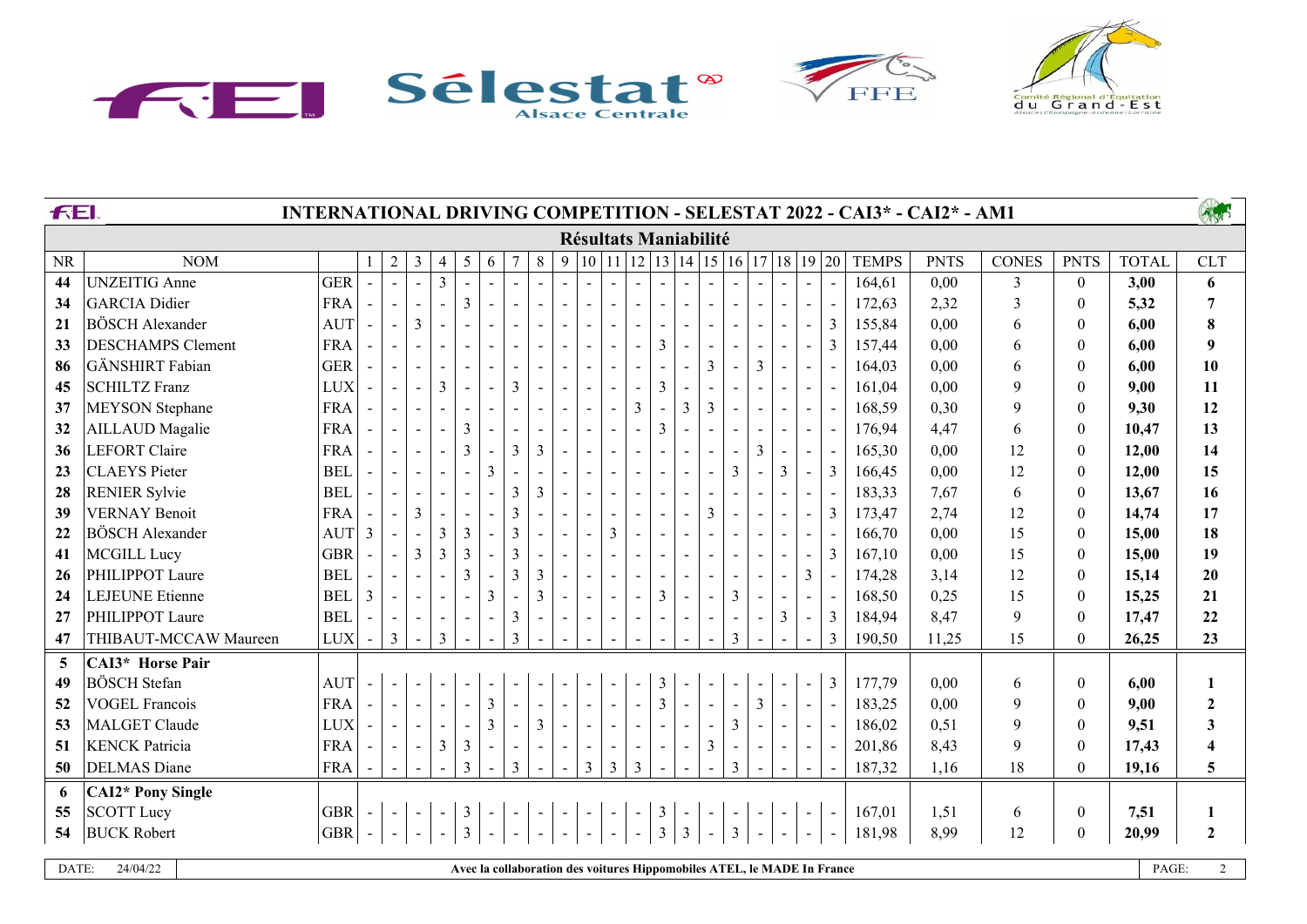

|                | ASP<br>FEI.<br>INTERNATIONAL DRIVING COMPETITION - SELESTAT 2022 - CAI3* - CAI2* - AM1<br><b>Résultats Maniabilité</b><br>9   10   11   12   13   14   15   16   17   18   19   20 |            |                |                |                |                |                          |                |                |                          |                                            |                |                          |                |                |                |                          |                          |                |                |              |             |                  |                  |              |                         |
|----------------|------------------------------------------------------------------------------------------------------------------------------------------------------------------------------------|------------|----------------|----------------|----------------|----------------|--------------------------|----------------|----------------|--------------------------|--------------------------------------------|----------------|--------------------------|----------------|----------------|----------------|--------------------------|--------------------------|----------------|----------------|--------------|-------------|------------------|------------------|--------------|-------------------------|
|                |                                                                                                                                                                                    |            |                |                |                |                |                          |                |                |                          |                                            |                |                          |                |                |                |                          |                          |                |                |              |             |                  |                  |              |                         |
| <b>NR</b>      | <b>NOM</b>                                                                                                                                                                         |            | $\mathbf{1}$   | 2              | $\overline{3}$ | 4              | 5                        | 6              |                | $8\,$                    |                                            |                |                          |                |                |                |                          |                          |                |                | <b>TEMPS</b> | <b>PNTS</b> | <b>CONES</b>     | <b>PNTS</b>      | <b>TOTAL</b> | <b>CLT</b>              |
| 91             | HERTKORN-KIEFER Katrin                                                                                                                                                             | <b>GER</b> | $\overline{3}$ |                |                |                |                          |                |                | $\overline{3}$           | $\sim$                                     |                |                          |                |                |                |                          |                          | $\blacksquare$ | $\overline{3}$ | 195,96       | 15,98       | 9                | $\boldsymbol{0}$ | 24,98        | $\mathbf{3}$            |
| 87             | SCHLEICHER Kai Maria                                                                                                                                                               | <b>GER</b> |                | $\sim$         | $\sim$         | $\sim$         | $\sim$                   | $\sim$         | $\sim$         |                          |                                            |                |                          |                |                |                |                          |                          |                |                | 0,00         | 0,00        | $\mathbf{0}$     | $\boldsymbol{0}$ |              | <b>ABAN</b>             |
| $\overline{7}$ | <b>CAI2*</b> Pony Pair                                                                                                                                                             |            |                |                |                |                |                          |                |                |                          |                                            |                |                          |                |                |                |                          |                          |                |                |              |             |                  |                  |              |                         |
| 56             | <b>TOUBLANC Mathieu</b>                                                                                                                                                            | <b>FRA</b> | $\sim$         | $\sim$         | $\sim$         | $\sim$         | $\mathbf{3}$             | $\sim$         | $\sim$         | $\sim$                   | $\blacksquare$                             | $\sim$         | $\overline{\phantom{a}}$ | $\blacksquare$ | $\sim$         | $\sim$         | $\overline{\phantom{a}}$ | $\overline{\phantom{a}}$ | $\sim$ 1       |                | 0,00         | 0.00        | $\mathfrak{Z}$   | $\boldsymbol{0}$ |              | <b>ELIM</b>             |
| 8              | <b>CAI2*</b> Pony Four-in-hand                                                                                                                                                     |            |                |                |                |                |                          |                |                |                          |                                            |                |                          |                |                |                |                          |                          |                |                |              |             |                  |                  |              |                         |
| 57             | <b>LENORMAND</b> Eric                                                                                                                                                              | <b>FRA</b> | $\blacksquare$ | $\mathfrak{Z}$ | $\sim$         | $\blacksquare$ | $\mathfrak{Z}$           | $\overline{3}$ | $\mathbf{3}$   | $\sim$                   | $\sim$                                     |                | 3                        | $\blacksquare$ |                | $\mathbf{3}$   | 3                        |                          |                | $\mathfrak{Z}$ | 249,39       | 39,20       | 24               | $\boldsymbol{0}$ | 63,20        | $\mathbf{1}$            |
| 9              | <b>CAI2*</b> Horse Single                                                                                                                                                          |            |                |                |                |                |                          |                |                |                          |                                            |                |                          |                |                |                |                          |                          |                |                |              |             |                  |                  |              |                         |
| 58             | OLIVE Jean michel                                                                                                                                                                  | <b>FRA</b> | $\blacksquare$ | $\blacksquare$ |                |                | $\overline{\phantom{a}}$ |                |                |                          | $\blacksquare$<br>$\overline{\phantom{a}}$ | $\blacksquare$ | $\blacksquare$           | $\blacksquare$ | $\sim$         | $\blacksquare$ | $\blacksquare$           |                          |                |                | 179,11       | 4,06        | $\boldsymbol{0}$ | $\mathbf{0}$     | 4,06         | $\mathbf{1}$            |
| 59             | <b>VERNAY Benoit</b>                                                                                                                                                               | <b>FRA</b> |                | $\blacksquare$ | $\sim$         | $\mathbf{r}$   | $\sim$                   |                |                |                          |                                            |                |                          | $\overline{3}$ |                |                |                          |                          |                | $\overline{3}$ | 186,93       | 7,97        | 6                | $\overline{0}$   | 13,97        | $\overline{2}$          |
| B              | <b>Under 25 Drivers Pony Single</b>                                                                                                                                                |            |                |                |                |                |                          |                |                |                          |                                            |                |                          |                |                |                |                          |                          |                |                |              |             |                  |                  |              |                         |
| 62             | <b>LENORMAND Valentine</b>                                                                                                                                                         | <b>FRA</b> |                |                |                |                |                          |                |                |                          |                                            |                |                          |                |                |                |                          |                          |                |                | 163,30       | 0.00        | $\mathbf{0}$     | $\theta$         |              | 1                       |
| 60             | <b>FELGUEIRAS Romane</b>                                                                                                                                                           | <b>FRA</b> |                | $\sim$         |                | $\mathbb{Z}^2$ |                          |                |                |                          |                                            |                | $\blacksquare$           | $\overline{3}$ | $\blacksquare$ |                |                          |                          |                |                | 171,69       | 3,85        | $\mathfrak{Z}$   | $\overline{0}$   | 6,85         | $\boldsymbol{2}$        |
| 63             | TISCHER Lisa maria                                                                                                                                                                 | <b>GER</b> |                |                |                |                |                          |                |                |                          |                                            |                |                          |                |                |                |                          |                          |                |                | 182,75       | 9,38        | $\mathbf{0}$     | $\mathbf{0}$     | 9,38         | $\mathbf{3}$            |
| 61             | <b>LENNE</b> Louise                                                                                                                                                                | <b>FRA</b> |                | $\sim$         | $\mathfrak{Z}$ | $\sim$         | $\mathfrak{Z}$           | $\sim$         |                |                          |                                            |                |                          |                |                |                |                          |                          | 3              |                | 175,68       | 5,84        | 9                | $\overline{0}$   | 14,84        | $\overline{\mathbf{4}}$ |
| $\mathbf C$    | <b>Under 25 Drivers Pony Pair</b>                                                                                                                                                  |            |                |                |                |                |                          |                |                |                          |                                            |                |                          |                |                |                |                          |                          |                |                |              |             |                  |                  |              |                         |
| 64             | HENSEL Lena                                                                                                                                                                        | <b>GER</b> |                |                |                |                |                          |                |                |                          |                                            |                |                          |                |                |                |                          |                          |                | 3              | 175,36       | 2,18        | $\mathfrak{Z}$   | $\mathbf{0}$     | 5,18         | $\mathbf{1}$            |
| 65             | REINHARDT Leon zacharias                                                                                                                                                           | <b>GER</b> | $\sim$         | $\sim$         | $\sim$         | $\mathbb{Z}^2$ | $\sim$                   | $\sim$         | $\sim$         |                          | $\sim$                                     |                |                          | $\sim$         |                | $\mathbf{r}$   |                          | $\sim$                   | $\overline{3}$ | $\overline{3}$ | 196,48       | 12,74       | 6                | $\mathbf{0}$     | 18,74        | $\overline{2}$          |
| D              | <b>Under 25 Drivers Horse Single</b>                                                                                                                                               |            |                |                |                |                |                          |                |                |                          |                                            |                |                          |                |                |                |                          |                          |                |                |              |             |                  |                  |              |                         |
| 88             | <b>ASSAILLY Celia</b>                                                                                                                                                              | <b>FRA</b> |                |                |                | $\mathfrak{Z}$ |                          |                |                |                          |                                            |                |                          |                |                |                |                          |                          |                |                | 171,99       | 0,50        | $\mathfrak{Z}$   | $\overline{0}$   | 3,50         | $\mathbf{1}$            |
| 69             | <b>UNZEITIG</b> Anne                                                                                                                                                               | <b>GER</b> |                | $\sim$         |                |                |                          |                |                |                          |                                            |                |                          |                |                |                |                          |                          |                |                | 182,65       | 5,83        | $\mathbf{0}$     | $\overline{0}$   | 5,83         | $\overline{2}$          |
| 68             | <b>SCHUBERT</b> Ciara                                                                                                                                                              | <b>GER</b> | $\sim$         | $\blacksquare$ | $\overline{3}$ | $\blacksquare$ | $\sim$                   | $\sim$         | $\mathfrak{Z}$ | $\blacksquare$           | $\sim$<br>$\sim$                           | $\mathbf{r}$   | $\blacksquare$           | $\mathbf{r}$   | $\sim$         |                |                          |                          | $\blacksquare$ |                | 177,90       | 3,45        | 6                | $\mathbf{0}$     | 9,45         | $\mathbf{3}$            |
| 67             | <b>SCHUBERT Ciara</b>                                                                                                                                                              | <b>GER</b> |                | $\sim$         |                |                | $\sim$                   | $\mathfrak{Z}$ | $\mathfrak{Z}$ | $\overline{\phantom{a}}$ |                                            |                |                          |                | $\blacksquare$ |                |                          |                          |                |                | 180,32       | 4,66        | 6                | $\mathbf{0}$     | 10,66        | $\overline{\mathbf{4}}$ |
| 66             | <b>RISCH Valentin</b>                                                                                                                                                              | <b>FRA</b> |                | $\sim$         | $\mathfrak{Z}$ |                |                          | $\sim$         | $\mathfrak{Z}$ | $\sim$                   |                                            |                |                          |                |                |                |                          |                          |                | $\overline{3}$ | 177,50       | 3,25        | 9                | $\overline{0}$   | 12,25        | 5                       |
| $\bf{E}$       | <b>Juniors Pony Single</b>                                                                                                                                                         |            |                |                |                |                |                          |                |                |                          |                                            |                |                          |                |                |                |                          |                          |                |                |              |             |                  |                  |              |                         |
| 75             | HÜSGES Laura                                                                                                                                                                       | <b>GER</b> | $\sim$         | $\sim$         | $\sim$         |                | $\blacksquare$           |                |                |                          |                                            |                |                          |                |                |                |                          |                          |                |                | 175,33       | 5,67        | $\boldsymbol{0}$ | $\boldsymbol{0}$ | 5,67         | $\mathbf{1}$            |
| 79             | <b>ROHRSSEN Kris</b>                                                                                                                                                               | IRL        | $\sim$         | $\blacksquare$ | $\sim$         | $\mathbb{Z}^2$ | $\frac{1}{2}$            | $\overline{3}$ |                |                          |                                            |                |                          | $\overline{3}$ |                |                |                          |                          |                |                | 152,32       | 0.00        | 6                | $\theta$         | 6,00         | $\overline{2}$          |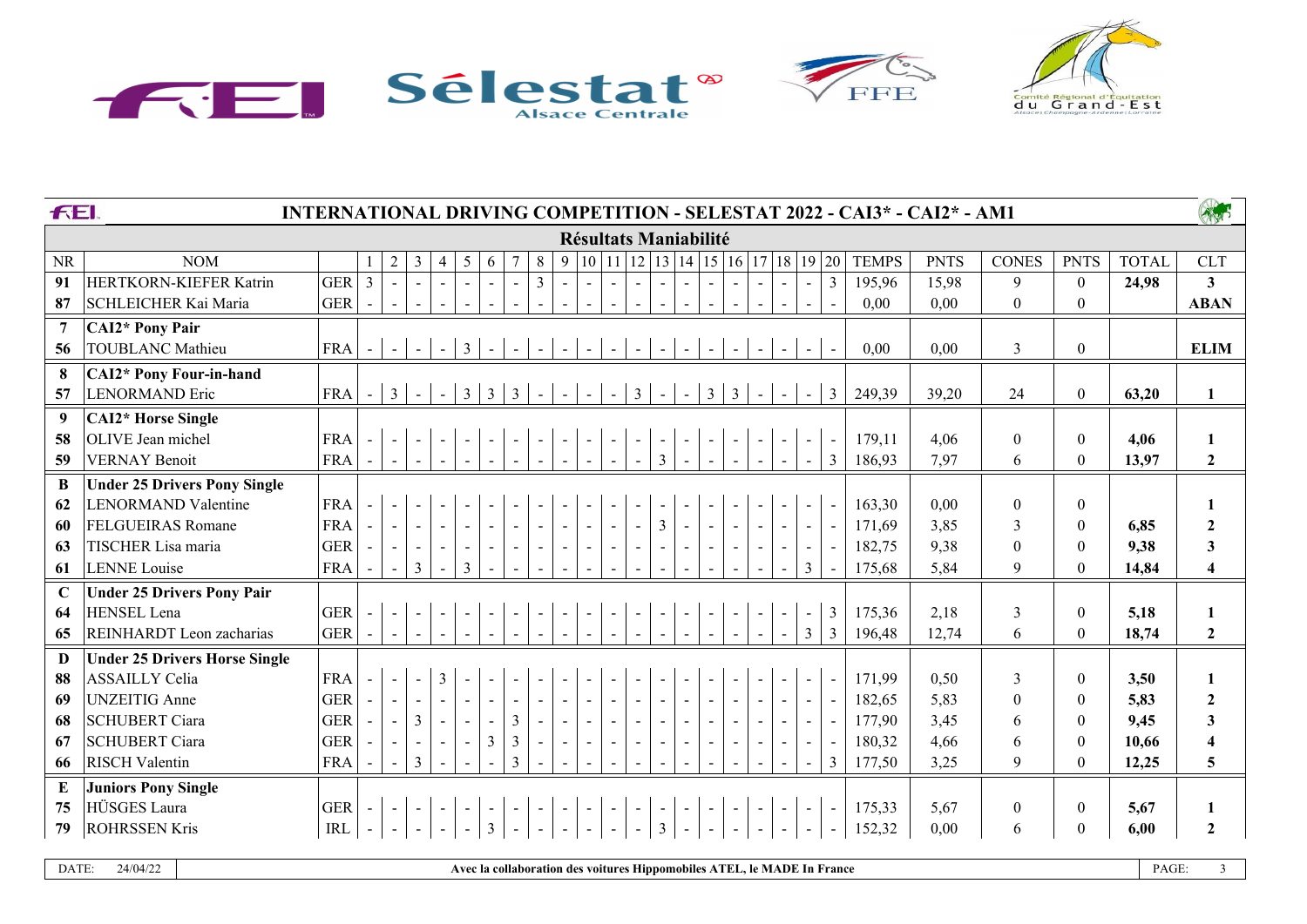

| <b>FEI</b>   |                              | <b>INTERNATIONAL DRIVING COMPETITION - SELESTAT 2022 - CAI3* - CAI2* - AM1</b> |                |                |                |                |                |                          |                          |                          |                |                |                |                                                                                                                              |                          |                |                |   |            |                |                |                |              |             |                  |                  |              | ANT                     |
|--------------|------------------------------|--------------------------------------------------------------------------------|----------------|----------------|----------------|----------------|----------------|--------------------------|--------------------------|--------------------------|----------------|----------------|----------------|------------------------------------------------------------------------------------------------------------------------------|--------------------------|----------------|----------------|---|------------|----------------|----------------|----------------|--------------|-------------|------------------|------------------|--------------|-------------------------|
|              |                              |                                                                                |                |                |                |                |                |                          |                          |                          |                |                |                | <b>Résultats Maniabilité</b>                                                                                                 |                          |                |                |   |            |                |                |                |              |             |                  |                  |              |                         |
| NR           | <b>NOM</b>                   |                                                                                | 1              | $\overline{2}$ | 3              | 4              | $\mathfrak{S}$ | 6                        | 7                        | $\,8\,$                  | 9              |                |                | $\left  10 \right  11 \left  12 \right  13 \left  14 \right  15 \left  16 \right  17 \left  18 \right  19 \left  20 \right $ |                          |                |                |   |            |                |                |                | <b>TEMPS</b> | <b>PNTS</b> | <b>CONES</b>     | <b>PNTS</b>      | <b>TOTAL</b> | <b>CLT</b>              |
| 72           | JUNG Julia                   | <b>FRA</b>                                                                     |                | $\mathcal{L}$  |                |                |                |                          |                          | $\sim$                   |                |                |                | $\blacksquare$                                                                                                               | $\mathfrak{Z}$           |                |                |   |            |                | $\overline{a}$ | $\mathfrak{Z}$ | 166,57       | 1,29        | 6                | $\theta$         | 7,29         | $\mathbf{3}$            |
| 73           | <b>LENORMAND Kilian</b>      | <b>FRA</b>                                                                     |                | $\sim$         |                | $\mathbf{u}$   | $\sim$         | $\blacksquare$           | $\blacksquare$           | $\blacksquare$           |                | $\sim$         |                | $\blacksquare$                                                                                                               | $\overline{3}$           | $\blacksquare$ |                |   |            | $\overline{3}$ |                |                | 169,37       | 2,69        | 6                | $\theta$         | 8,69         | $\overline{\mathbf{4}}$ |
| 89           | <b>NOTTRET Anthony</b>       | <b>FRA</b>                                                                     |                | $\sim$         |                | $\blacksquare$ | $\sim$         | $\mathfrak{Z}$           | $\blacksquare$           | $\sim$                   |                | $\blacksquare$ |                |                                                                                                                              |                          | $\blacksquare$ | 3              |   |            |                |                | 3              | 157,48       | 0.00        | 9                | $\theta$         | 9,00         | 5                       |
| 70           | <b>SCHMID Sophia</b>         | <b>AUT</b>                                                                     |                | $\blacksquare$ |                |                |                |                          |                          | $\overline{\phantom{a}}$ |                |                |                | $\mathfrak{Z}$                                                                                                               | $\mathfrak{Z}$           |                |                |   |            |                |                | 3              | 163,38       | 0,00        | 9                | $\boldsymbol{0}$ | 9,00         | 6                       |
| 77           | <b>SCHLEICHER Pia</b>        | <b>GER</b>                                                                     |                | $\sim$         |                |                |                |                          |                          |                          |                |                |                |                                                                                                                              |                          |                |                |   |            | 3              |                | $\mathfrak{Z}$ | 183,88       | 9,94        | 6                | $\mathbf{0}$     | 15,94        | $\overline{7}$          |
| 74           | AMEND Pauline                | <b>GER</b>                                                                     |                | $\blacksquare$ | $\mathfrak{Z}$ | $\blacksquare$ |                | $\overline{\phantom{a}}$ |                          | $\overline{\phantom{a}}$ |                | $\mathfrak{Z}$ |                |                                                                                                                              | $\mathfrak{Z}$           | $\overline{3}$ |                | 3 |            |                |                | 3              | 168,20       | 2,10        | 18               | $\theta$         | 20,10        | 8                       |
| 78           | <b>STOLZENBERGER Philipp</b> | <b>GER</b>                                                                     |                |                |                |                |                |                          | $\overline{\phantom{a}}$ | $\sim$                   |                | $\blacksquare$ |                | $\blacksquare$                                                                                                               | $\mathfrak{Z}$           |                |                |   |            |                |                |                | 199,06       | 17,53       | 3                | $\mathbf{0}$     | 20,53        | 9                       |
| 71           | FASSEL Perlane               | <b>FRA</b>                                                                     |                | $\sim$         | $\overline{3}$ | $\mathfrak{Z}$ | $\overline{3}$ | $\sim$                   | 3                        | $\blacksquare$           | 3              |                |                | $\overline{3}$                                                                                                               |                          | $\mathbf{r}$   | 3              |   |            |                | 3              | $\mathfrak{Z}$ | 174,58       | 5,29        | 27               | $\Omega$         | 32,29        | 10                      |
| F            | <b>Juniors Pony Pair</b>     |                                                                                |                |                |                |                |                |                          |                          |                          |                |                |                |                                                                                                                              |                          |                |                |   |            |                |                |                |              |             |                  |                  |              |                         |
| 80           | <b>ANDREW Max</b>            | <b>GER</b>                                                                     | $\blacksquare$ |                | $\mathfrak{Z}$ |                |                |                          |                          |                          |                |                |                |                                                                                                                              | 3                        |                |                |   |            |                |                |                | 183,97       | 6,49        | 6                | $\mathbf{0}$     | 12,49        | $\mathbf{1}$            |
| 81           | <b>REINHARDT</b> Malte       | <b>GER</b>                                                                     |                | $\mathbb{L}^2$ | $\overline{a}$ | $\overline{3}$ | $\overline{3}$ | $6\,$                    | $\mathbb{Z}^2$           | 9                        | $\overline{3}$ |                |                |                                                                                                                              | $\overline{3}$           | $\overline{3}$ |                |   |            |                |                | $\overline{3}$ | 200,40       | 14,70       | 33               | $\mathbf{0}$     | 47,70        | $\mathbf{2}$            |
| $\mathbf G$  | <b>Children Pony Single</b>  |                                                                                |                |                |                |                |                |                          |                          |                          |                |                |                |                                                                                                                              |                          |                |                |   |            |                |                |                |              |             |                  |                  |              |                         |
| 84           | <b>BANNERT</b> Audrey        | GER                                                                            |                | $\sim$         |                |                |                |                          |                          |                          |                |                |                |                                                                                                                              |                          |                |                |   |            |                |                |                | 133,15       | 0,00        | $\boldsymbol{0}$ | $\theta$         |              | 1                       |
| 85           | <b>CASTELLI Bice</b>         | <b>ITA</b>                                                                     |                | $\sim$         |                |                |                |                          |                          |                          |                |                |                |                                                                                                                              |                          |                |                |   |            |                |                |                | 145,19       | 0.00        | $\mathbf{0}$     | $\boldsymbol{0}$ |              | $\boldsymbol{2}$        |
| 83           | <b>LEGRET</b> Bouly marine   | <b>FRA</b>                                                                     |                | $\blacksquare$ | $\sim$         | $\blacksquare$ | $\blacksquare$ | $\mathfrak{Z}$           |                          | $\blacksquare$           |                |                |                |                                                                                                                              |                          |                |                |   |            |                |                |                | 142,35       | 0,00        | $\overline{3}$   | $\boldsymbol{0}$ | 3,00         | $\overline{\mathbf{3}}$ |
| 90           | <b>NOTTRET Herve</b>         | <b>FRA</b>                                                                     |                | $\sim$         |                |                |                |                          |                          |                          |                |                |                |                                                                                                                              | 3                        |                |                |   |            |                |                |                | 146,80       | 0,00        | $\overline{3}$   | $\mathbf{0}$     | 3,00         | $\overline{\mathbf{4}}$ |
| 82           | AILLAUD Nuno                 | <b>FRA</b>                                                                     |                | $\sim$         |                |                | $\blacksquare$ | $\overline{3}$           |                          | $\overline{\phantom{a}}$ |                |                |                |                                                                                                                              |                          |                |                |   |            |                |                |                | 146,97       | 0,00        | $\overline{3}$   | $\mathbf{0}$     | 3,00         | 5                       |
| $\mathbf{U}$ | <b>AM 1 GP Poney Solo</b>    |                                                                                |                |                |                |                |                |                          |                          |                          |                |                |                |                                                                                                                              |                          |                |                |   |            |                |                |                |              |             |                  |                  |              |                         |
| 101          | JACOB Justine                | <b>FRA</b>                                                                     | $\sim$         | $\sim$         | $\sim$         | $\sim$         | $\sim$         | $\sim$                   | $\sim$                   | $\sim$                   | $\sim$         | $\sim$         | $\blacksquare$ |                                                                                                                              | $\blacksquare$           | $\blacksquare$ | $\blacksquare$ |   | $\sim$ $-$ | $\sim$ $^{-1}$ | $\sim$         |                | 152,61       | 0,00        | $\mathbf{0}$     | $\mathbf{0}$     |              | $\mathbf{1}$            |
| V            | <b>AM 1 GP Poney Paire</b>   |                                                                                |                |                |                |                |                |                          |                          |                          |                |                |                |                                                                                                                              |                          |                |                |   |            |                |                |                |              |             |                  |                  |              |                         |
| 121          | <b>CRESSENT Robin</b>        | <b>FRA</b>                                                                     |                | $\blacksquare$ |                |                |                |                          |                          |                          |                |                |                |                                                                                                                              |                          |                |                |   | 3          |                |                |                | 160,61       | 0,00        | $\mathfrak{Z}$   | $\boldsymbol{0}$ | 3,00         | 1                       |
| 102          | CAPELLE Arthur               | <b>FRA</b>                                                                     | $\sim$         | $\blacksquare$ | $\sim$         | $\sim$         |                | $\mathfrak{Z}$           |                          | $\blacksquare$           |                |                |                |                                                                                                                              |                          | $\blacksquare$ | $\mathfrak{Z}$ |   |            |                |                |                | 158,73       | 0,00        | 6                | $\boldsymbol{0}$ | 6,00         | $\boldsymbol{2}$        |
| 103          | <b>EGELE Guillaume</b>       | <b>FRA</b>                                                                     |                | $\sim$         | $\mathfrak{Z}$ | $\sim$         | $\sim$         | $\mathbf{r}$             | $\sim$                   | $\overline{3}$           |                |                |                |                                                                                                                              |                          |                |                |   |            |                |                |                | 229,46       | 28,23       | 6                | $\mathbf{0}$     | 34,23        | $\overline{\mathbf{3}}$ |
| $\mathbf{X}$ | <b>AM1 GP Solo</b>           |                                                                                |                |                |                |                |                |                          |                          |                          |                |                |                |                                                                                                                              |                          |                |                |   |            |                |                |                |              |             |                  |                  |              |                         |
| 109          | UYTTERHAEGEN Dominique       | <b>FRA</b>                                                                     | $\blacksquare$ |                |                |                |                |                          |                          |                          |                |                |                |                                                                                                                              |                          |                |                |   |            |                |                |                | 147,01       | 0,00        | $\boldsymbol{0}$ | $\boldsymbol{0}$ |              | $\mathbf{1}$            |
| 110          | <b>VANEL</b> Lea             | <b>FRA</b>                                                                     |                | $\blacksquare$ |                |                |                |                          |                          |                          |                |                | $\overline{3}$ |                                                                                                                              |                          |                | $\mathfrak{Z}$ | 3 |            |                |                |                | 155,32       | 0,00        | 9                | $\boldsymbol{0}$ | 9,00         | $\mathbf{2}$            |
|              | 104 BENET Barbara            | <b>FRA</b>                                                                     | $\sim$         | $\blacksquare$ | $\blacksquare$ | $\blacksquare$ | $\mathfrak{Z}$ | $\blacksquare$           | $\blacksquare$           | $\blacksquare$           |                |                |                |                                                                                                                              | $\overline{\phantom{a}}$ | $\mathfrak{Z}$ |                |   |            |                |                |                | 162,86       | 3,43        | 6                | $\mathbf{0}$     | 9,43         | $\overline{\mathbf{3}}$ |
| DATE:        | 24/04/22                     |                                                                                |                |                |                |                |                |                          |                          |                          |                |                |                | Avec la collaboration des voitures Hippomobiles ATEL, le MADE In France                                                      |                          |                |                |   |            |                |                |                |              |             |                  |                  | PAGE:        | $\overline{4}$          |